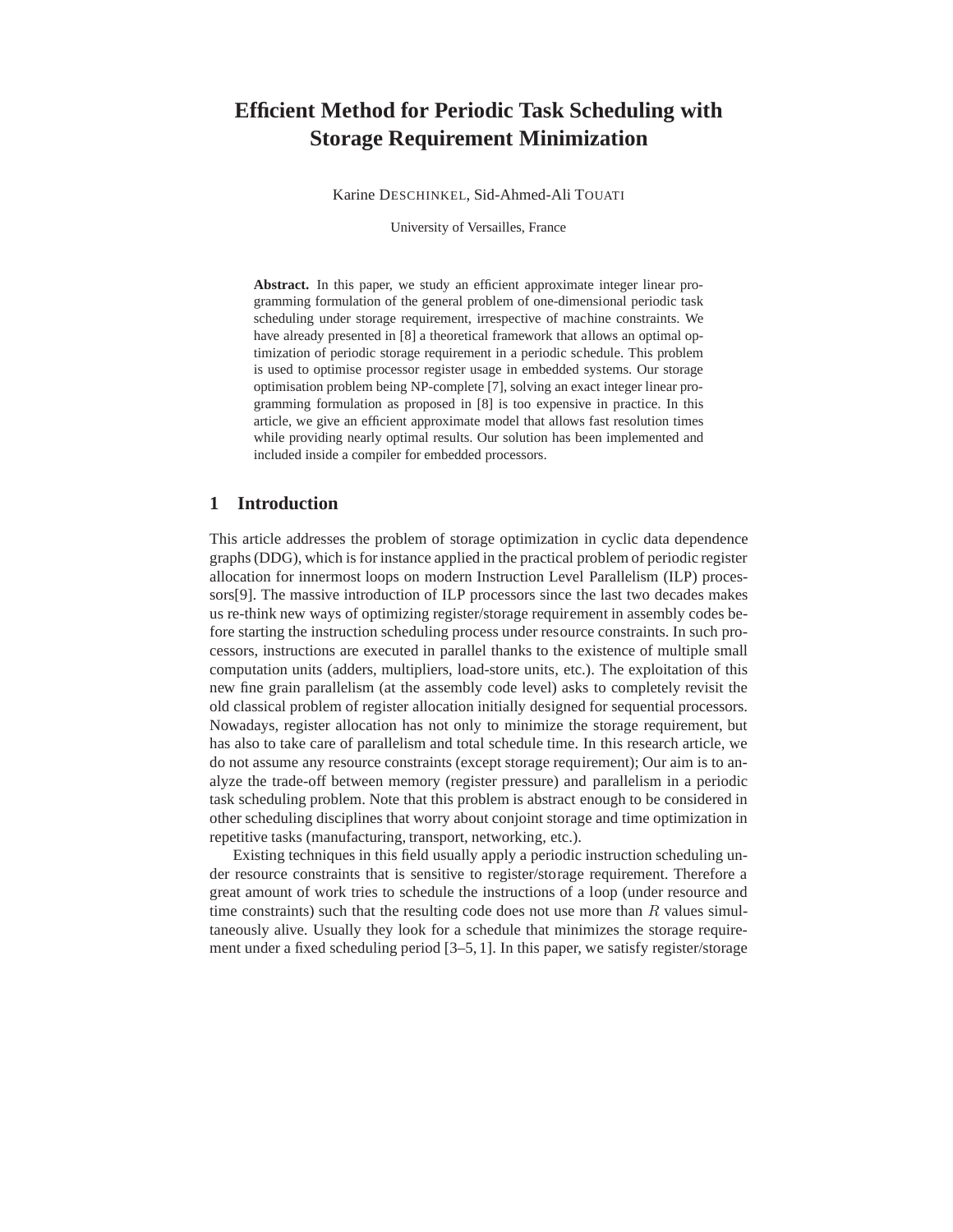constraints early before instruction scheduling under resource constraints: we directly handle and modify the DDG in order to fix the storage requirement of any further subsequent periodic scheduling pass while taking care of not altering parallelism exploitation if possible. This idea uses the concept of reuse vector used for multi-dimensional scheduling  $[10, 11]$ .

This article is on continuation on our previous work on register allocation [9]. In that paper, we showed that register allocation implies a loop unrolling. However, the general problem of storage optimisation does not require such loop unrolling. So the current paper is an abstraction of our previous results on register optimisation. Furthermore, it extends it with new heuristics and experimental results.

Our article is organized as follows. Section 2 recalls our task model and notations already presented in [8]. Section 3 recalls the exact problem of optimal periodic scheduling under storage constraints with integer linear programming: our detailed results on the optimal resolution of this problem have been presented in [8]. Since the exact model is not practical (too expensive in terms of resolution time), our current article provides a new look by writing an efficient approximate model in [**?**], that we call *SIRALINA*. Before concluding, Section 5 presents the results of our experimental evaluation of SIR-ALINA, providing practical evidence of its efficiency.

## **2 Tasks Model**

Our task model is similar to [2]. We consider a set of  $l$  generic tasks (instructions inside a program loop)  $T_0, \ldots, T_{l-1}$ . Each task  $T_i$  should be executed n times, where n is the number of loop iterations.  $n$  is a an unknown, unbounded, but finite integer. This means that each task  $T_i$  has n instances. The  $k^{th}$  occurrence of task  $T_i$  is noted  $T\langle i, k \rangle$ , which corresponds to task executed at the  $k^{th}$  iteration of the loop, with  $0 \leq k < n$ .

The tasks (instructions) may be executed in parallel. Each task may produce a result that is read/consumed by other tasks. The considered loop contains some data dependences represented with a graph  $G$  such that:

- $-$  V is the set of the generic tasks of the loop body,  $V = \{T_0, \ldots, T_{l-1}\}.$
- **–** E is the set of edges representing precedence constraints (flow dependences or other serialization constraints). Any edge  $e = (T_i, T_j) \in E$  has a latency  $\delta(e) \in \mathbb{N}$ in terms of processor clock cycles and a distance  $\lambda(e) \in \mathbb{N}$  in terms of number of loop iterations. The distance  $\lambda(e)$  means that the edge  $e = (T_i, T_j)$  is a dependence between the task  $T\langle i, k \rangle$  and  $T\langle j, k + \lambda(e) \rangle$  for any  $k = 0, \ldots, n - 1 - \lambda(e)$ .

We make a difference between tasks and precedence constraints depending whether they refer to data to be stored into registers or not

- 1.  $V_R$  is the set of tasks producing data to be stored into registers.
- 2.  $E_R$  is the set of flow dependence edges through registers. An edge  $e = (T_i, T_j) \in$  $E_R$  means that the task  $T(i, k)$  produces a result stored into a register and read/consumed by  $T\langle j, k + \lambda(e) \rangle$ . The set of consumers (readers) of a generic task  $T_i$  is then the set:

$$
Cons(T_i) = \{T_j \in V \mid e = (T_i, T_j) \in E_R\}
$$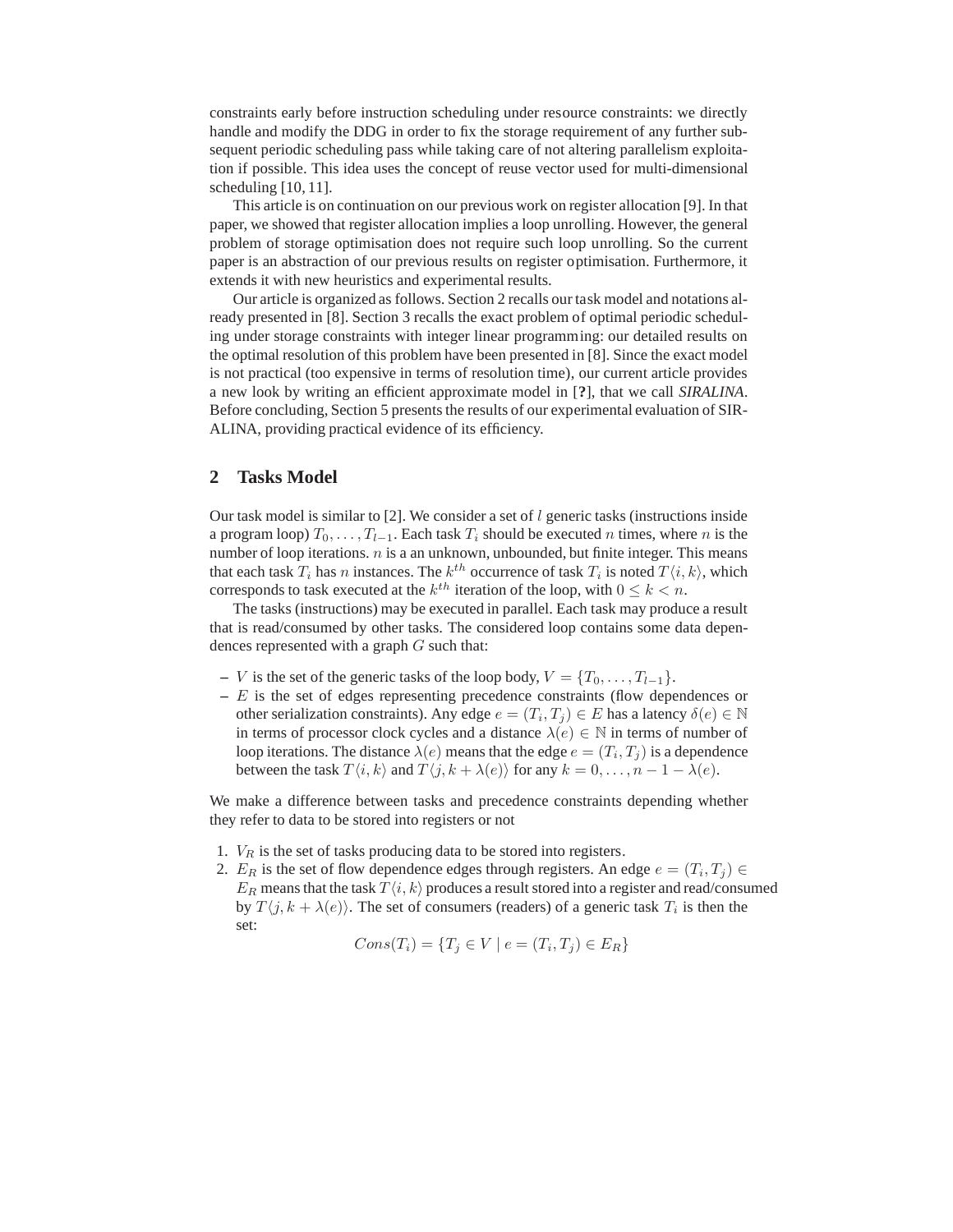*Example 1.* Figure 1 is an example of a data dependence graph (DDG) where bold circles represent  $V_R$  the set of generic tasks producing data to be stored into registers. Bold edges represent flow dependences (each sink of such edge reads/consumes the data produced by the source and stored in a register). Tasks that are not in bold circles are instructions that do not write into registers (write the data into memory or simply do not produce any data). Non-bold edges are other data or precedence constraints different from flow dependences. Every edge e in the DDG is labeled by the pair  $(\delta(e), \lambda(e))$ .



**Fig. 1.** Example of Data Dependence Graphs with Recurrent Tasks

In our generic processor model, we assume that the reading and writing from/into registers may be delayed from the starting time of task execution. Let assume  $\sigma(T\langle i, k \rangle) \in$ N as the starting execution time of task  $T(i, k)$ . We thus define two delay functions  $\delta_r$ and  $\delta_w$  in which

 $\delta_w: V_R \to \mathbb{N}$  $T_i \mapsto \delta_w(T_i) | 0 \leq \delta_w(T_i)$ the writing time of data produced by  $T(i, k)$  is  $\sigma(T(i, k)) + \delta_w(T_i)$  $\delta_r: V \to \mathbb{N}$  $T_i \mapsto \delta_r(T_i) \mid 0 \leq \delta_r(T_i)$ the reading time of the data consumed by  $T\langle i, k \rangle$  is  $\sigma(T\langle i, k \rangle) + \delta_r(T_i)$ 

These two delays functions depend on the target processor and model almost all regular hardware architectures (VLIW, EPIC/IA64 and superscalar processors).

## **3 Exact Problem Formulation**

This section recalls the exact integer linear model for solving the problem of Periodic Scheduling with Storage Minimisation (PSSM). It is built for a fixed desired period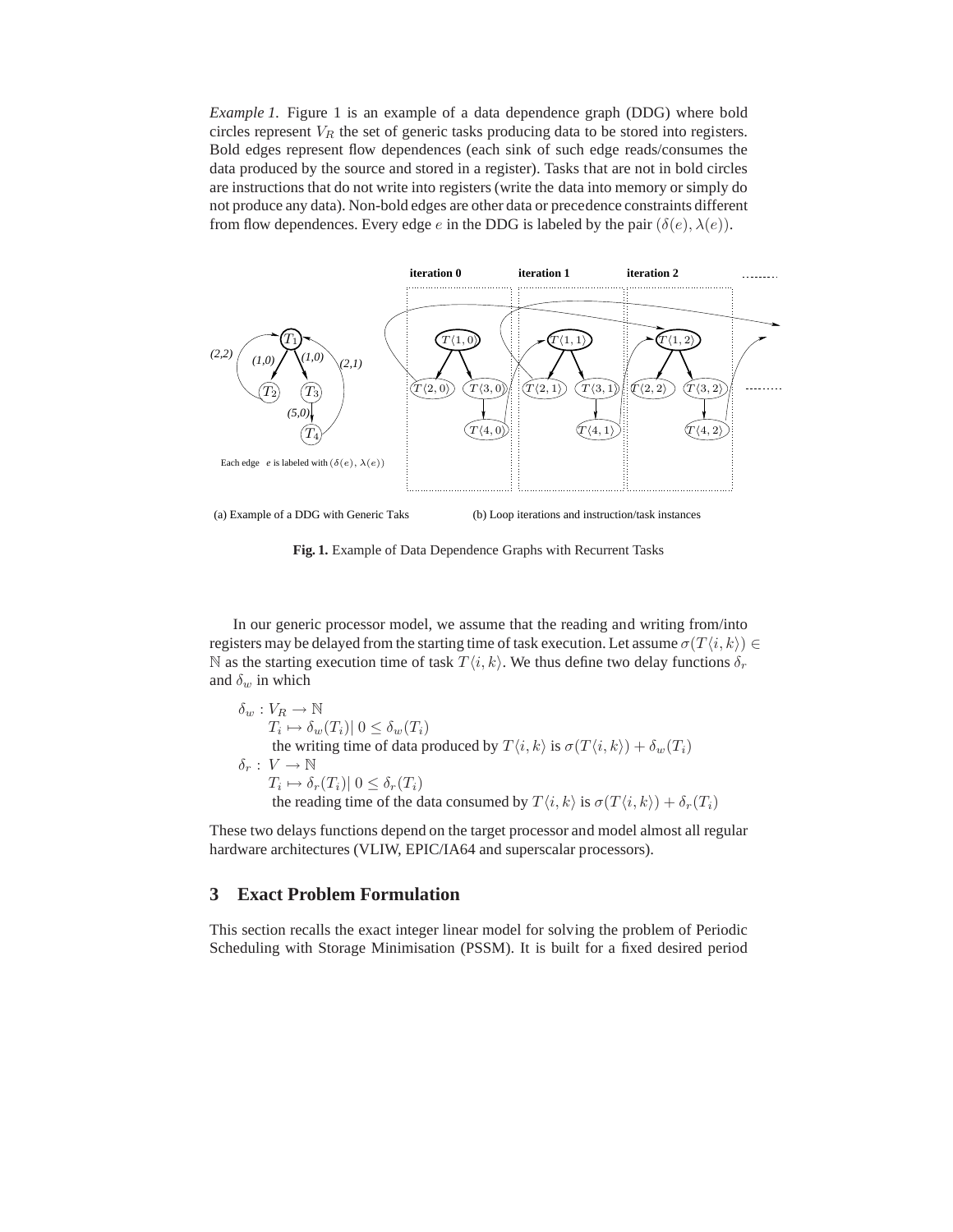$p \in \mathbb{N}$ . Our PSSM exact model uses the linear formulation of the logical implication (⇒) by introducing binary variables [7]. For more details on this problem, please refer to [8].

## **3.1 Basic Variables**

- **–** a schedule variable  $\sigma_i \geq 0$  for each task  $T_i \in V$ , including  $\sigma_{K_i}$  for each killing node  $K_i$ . We assume a finite upper bound L for such schedule variables (L sufficiently large,  $L = \sum_{e \in E} \delta(e)$ ; The schedule variables are integer.
- **–** a binary variables  $\theta_{i,j}$  for each  $(T_i, T_j) \in V_R^2$ . It is set to 1 iff  $(T_i, T_j)$  is a reuse edge;
- **–** a reuse distance  $\mu_{i,j}$  for all  $(T_i, T_j) \in V_R^2$ ;  $\mu_{i,j}$  is an integer variable.

## **3.2 Linear Constraints**

**– Data dependences:** The schedule must at least satisfy the precedence constraints defined by the DDG.

$$
\forall e = (T_i, T_j) \in E : \sigma_i - \sigma_j \leq -\delta(e) + p \times \lambda(e)
$$

**– Flow dependences:** Each flow dependence  $e = (T_i, T_j) \in E_R$  means that the task occurrence  $T\langle j, k+\lambda(e) \rangle$  reads the data produced by  $T\langle i, k \rangle$  at time  $\sigma_j + \delta_r(T_j) +$  $(\lambda(e) + k) \times p$ . Then, we should schedule the killing node  $K_i$  of the task  $T_i$  after all  $T_i$ 's consumers.

$$
\forall T_i \in V_R, \ \forall T_j \in Cons(T_i)|e = (T_i, T_j) \in E_R: \ \sigma_{K_i} \ge \sigma_j + \delta_r(T_j) + p \times \lambda(e)
$$

#### **– Storage dependences**

There is a storage dependence between  $K_i$  and  $T_j$  if  $(T_i, T_j)$  is a reuse edge:

$$
\forall (T_i, T_j) \in V_R^2 : \theta_{i,j} = 1 \Longrightarrow \sigma_{K_i} - \delta_w(T_j) \le \sigma_j + p \times \mu_{i,j}
$$

This involvement can result in the following inequality :

$$
\forall (T_i, T_j) \in V_R^2 : \sigma_j - \sigma_{K_i} + p \times \mu_{i,j} + M_1(1 - \theta_{ij}) \ge -\delta_w(T_j)
$$

where  $M_1$  is an arbitrarily large constant.

If there is no register reuse between two tasks  $T_i$  and  $T_j$ , then  $\theta_{i,j} = 0$  and the storage dependence distance  $\mu_{i,j}$  must be set to 0.

$$
\forall (T_i, T_j) \in V_R^2 : \theta_{i,j} = 0 \Longrightarrow \mu_{i,j} = 0
$$

This involvement can result in the following inequality :

$$
\forall (T_i, T_j) \in V_R^2 : \mu_{i,j} \le M_2 \theta_{i,j}
$$

where  $M_2$  is an arbitrarily large constant.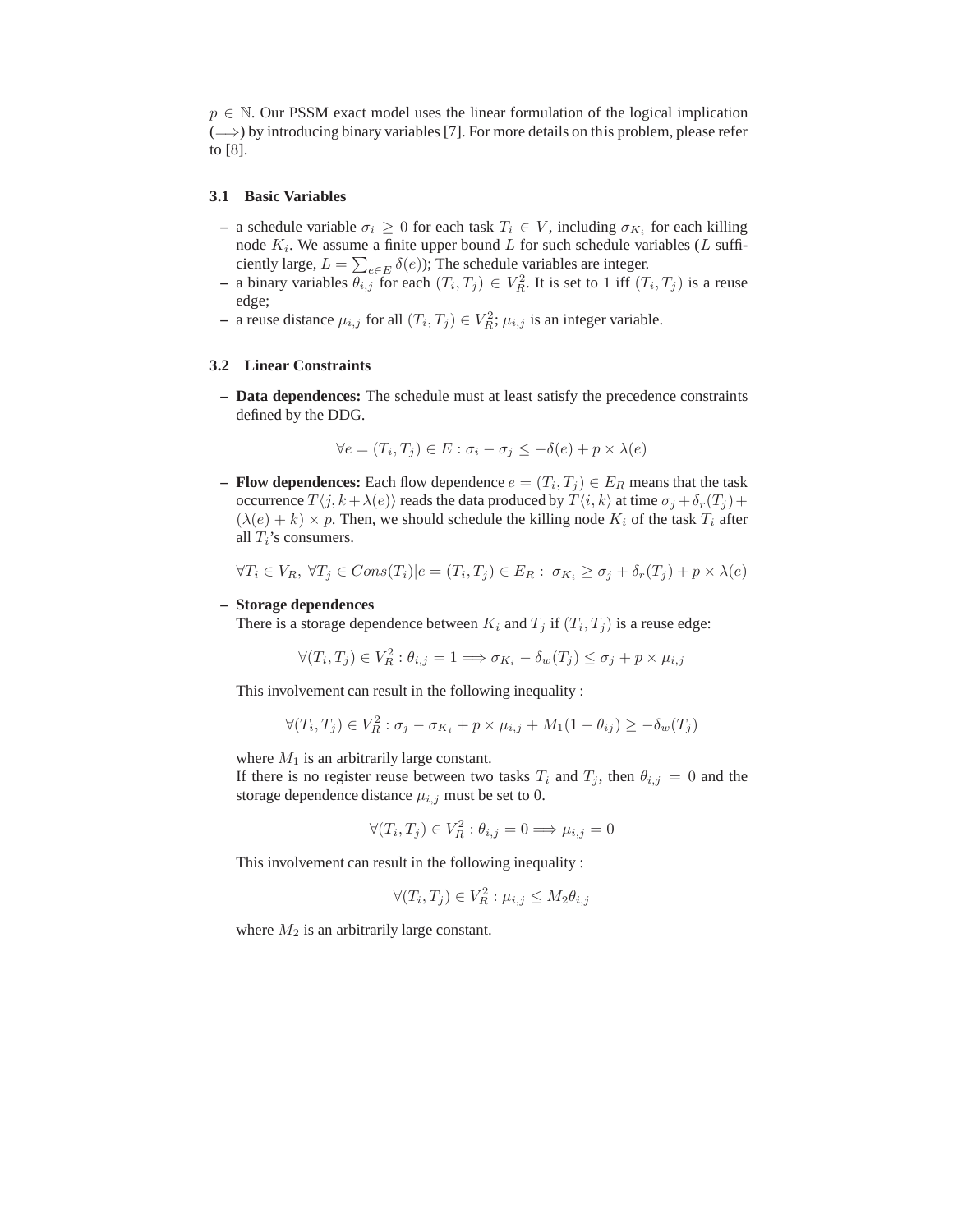## **– Reuse Relations**

The reuse relation must be a bijection from  $V_R$  to  $V_R$ : A register can be reused by one task:

$$
\forall T_i \in V_R: \sum_{T_j \in V_R} \theta_{i,j} = 1
$$

A task can reuse one released register:

$$
\forall T_i \in V_R : \sum_{T_j \in V_R} \theta_{j,i} = 1
$$

## **3.3 Objective Function**

As proved in [9], the storage requirement is equal to  $\sum \mu_{i,j}$ . In our periodic scheduling problem, we want to minimize the storage requirement:

Minimize 
$$
\sum_{(T_i, T_j) \in V_R^2} \mu_{i,j}
$$

Using the above integer liner program to solve an NP-problem problem as PSSM is not efficient in practice. We are only able to solve small instances (DDG sizes), in practice arround 12 nodes. For this reason, we propose a more efficient solution by using an approximate model as follows.

## **4 SIRALINA Approximate Model**

## **4.1 Preliminaries**

If edge  $e = (T_i, T_j) \in V_R^2$  is not a reuse edge  $((T_i, T_j) \notin E_r)$  then  $\mu_{i,j} = 0$  else :

$$
\forall (T_i, T_j) \in E_r : p \times \mu_{i,j} \ge \sigma_{K_i} - \delta_w(T_j) - \sigma_j
$$

Denote  $\mu^*_{i,j}$  the optimal reuse distance for  $(T_i, T_j) \in E_r$ . In this manner :

$$
Min \sum_{(T_i, T_j) \in V_R^2} \mu_{i,j} = Min \sum_{(T_i, T_j) \in E_r} \mu_{i,j}
$$

$$
= \sum_{(T_i, T_j) \in E_r} \mu_{i,j}^*
$$

As the reuse relation is a bijection from  $V_R$  to  $V_R$  we have :

$$
p \sum_{(T_i, T_j) \in E_r} \mu_{i,j}^* \ge \sum_{(T_i, T_j) \in E_r} \sigma_{K_i} - \delta_w(T_j) - \sigma_j
$$
  

$$
\ge \sum_{i \in V_R} \sigma_{K_i} - \sum_{j \in V_R} (\delta_w(T_j) + \sigma_j)
$$
  

$$
\ge \sum_{i \in V_R} \sigma_{K_i} - \sum_{j \in V_R} \sigma_j - \sum_{j \in V_R} \delta_w(T_j)
$$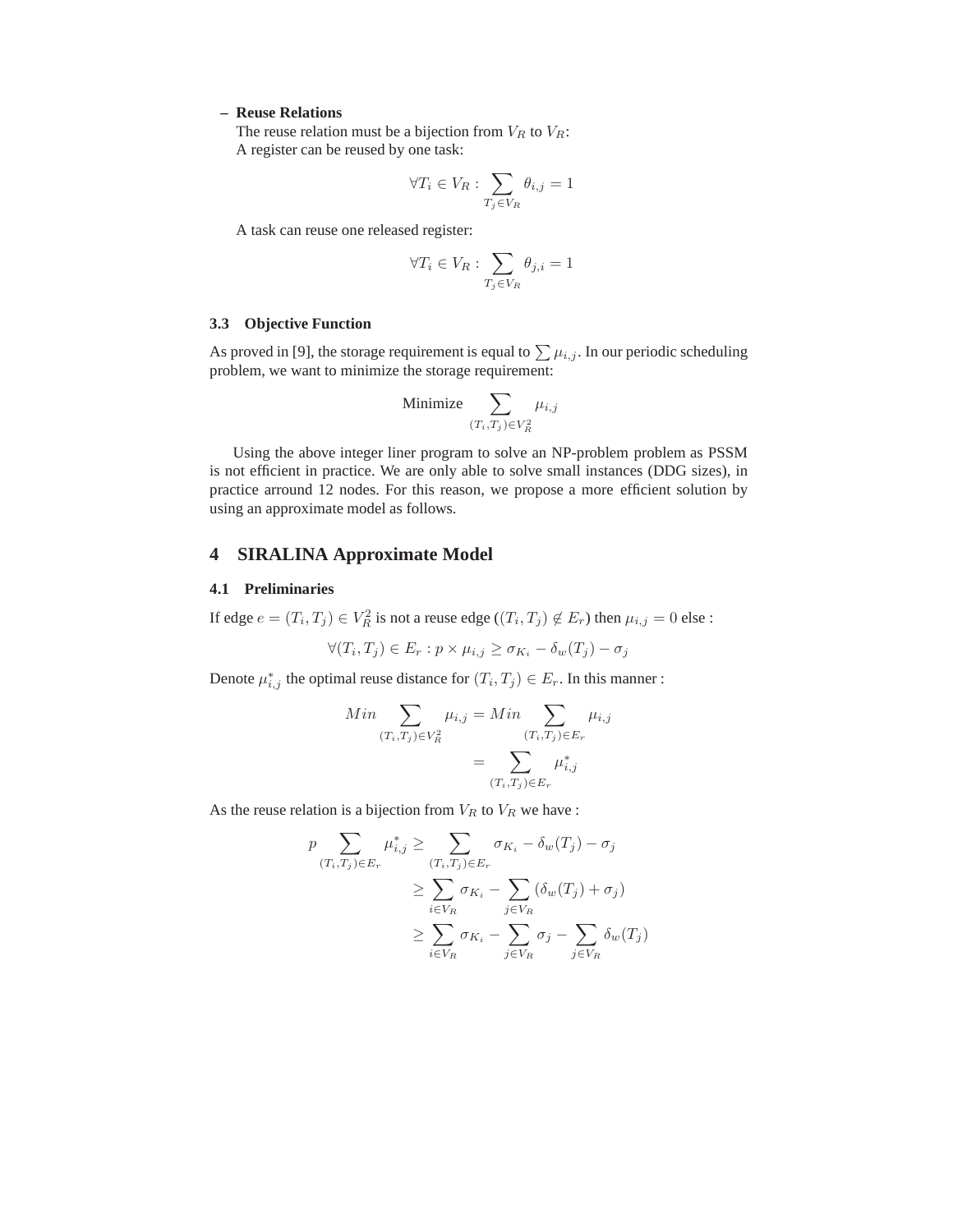We deduce from this inequality that  $\sum_{i\in V_R} \sigma_{K_i} - \sum_{j\in V_R} \sigma_j - \sum_{j\in V_R} \delta_w(T_j)$  denoted by  $SUM$  is a lower bound for the number of required registers. In this context, it may be useful to find an appropriate scheduling for which th is value is minimal. As  $\sum_{j \in V_R} \delta_w(T_j)$  is a constant for the problem, we could ignore it in the following optimization problem. We consider the following scheduling problem (P):

$$
\begin{cases}\n\min \sum_{i \in V_R} \sigma_{K_i} - \sum_{j \in V_R} \sigma_j \\
\text{subject to:} \\
\sigma_j - \sigma_i \ge \delta(e) - p \times \lambda(e), \qquad \forall e = (T_i, T_j) \in E \\
\sigma_{K_i} - \sigma_j \ge \delta_r(T_j) + p \times \lambda(e), \forall T_i \in V_R, \ \forall T_j \in Cons(T_i)|e = (T_i, T_j) \in E_R \\
\end{cases}
$$
\n(1)

As the constraints matrix of the integer linear program of System 1 is totally unimodular, *i.e.*, the determinant of each square sub-matrix is equal to 0 or to  $\pm$  1, we can use polynomial algorithms to solve this problem [6]. This would allow us to consider huge DDG. The resolution of problem (P) by a simplex method will provide optimal values  $\sigma_i^*$  for each task  $T_i \in V_R$  and the optimal values  $\sigma_{K_i}^*$  for each killing node  $K_i$ . At this step, we are able to compute the cost  $\overline{\mu_{ij}} = \lceil \frac{\sigma_{K_i}^{*-} - \delta_w(T_j) - \sigma_j^{*}}{p} \rceil$  for each edge  $e = (T_i, T_j) \in V_R^2$ . Knowing the reuse distance values  $\overline{\mu_{ij}}$  if  $T_j$  reuses the register freed by  $T_i$ , the storage allocation which consists of choosing which task reuses which released register can be modeled as a linear assignment problem. assignment problem.

We consider *the linear assignment problem (A)*:

$$
\begin{cases}\n\min \quad p \quad \sum_{(T_i, T_j) \in V_R^2} \overline{\mu_{i,j}} \theta_{ij} \\
\text{Subject to} \\
\sum_{T_j \in V_R} \theta_{i,j} = 1, & \forall T_i \in V_R \\
\sum_{T_i \in V_R} \theta_{i,j} = 1, & \forall T_j \in V_R \\
\theta_{ij} \in \{0, 1\}\n\end{cases} \tag{2}
$$

where  $\overline{\mu_{i,j}}$  is a fixed value for each edge  $e = (T_i, T_j) \in V_R^2$ .

#### **4.2 Heuristics**

We suggest to solve the problem with the following heuristic :

- **–** Solve the problem (P) to deduce the optimal values  $\sigma_i^*$  for each task  $T_i \in V_R$  and the optimal values  $\sigma_{K_i}^*$  for each killing node  $K_i$ ,
- **−** Compute the cost  $\overline{\mu_{ij}} = \lceil \frac{\sigma_{K_i}^* \delta_w(T_j) \sigma_j^*}{p} \rceil$  for each edge  $e = (T_i, T_j) \in V_R^2$ ,
- **–** Solve the linear assignment problem (A) with the Hungarian algorithm which solves assignment problems in polynomial time  $(O(n^3))$  to deduce the optimal values  $\theta^*_{i,j}$ ),
- $-$  If  $\theta^*_{i,j} = 1$  for the edge  $e = (T_i, T_j) \in V_R^2$ , then  $(T_i, T_j)$  is a reuse edge and the reuse distance is equal to  $\overline{\mu_{ij}}$ .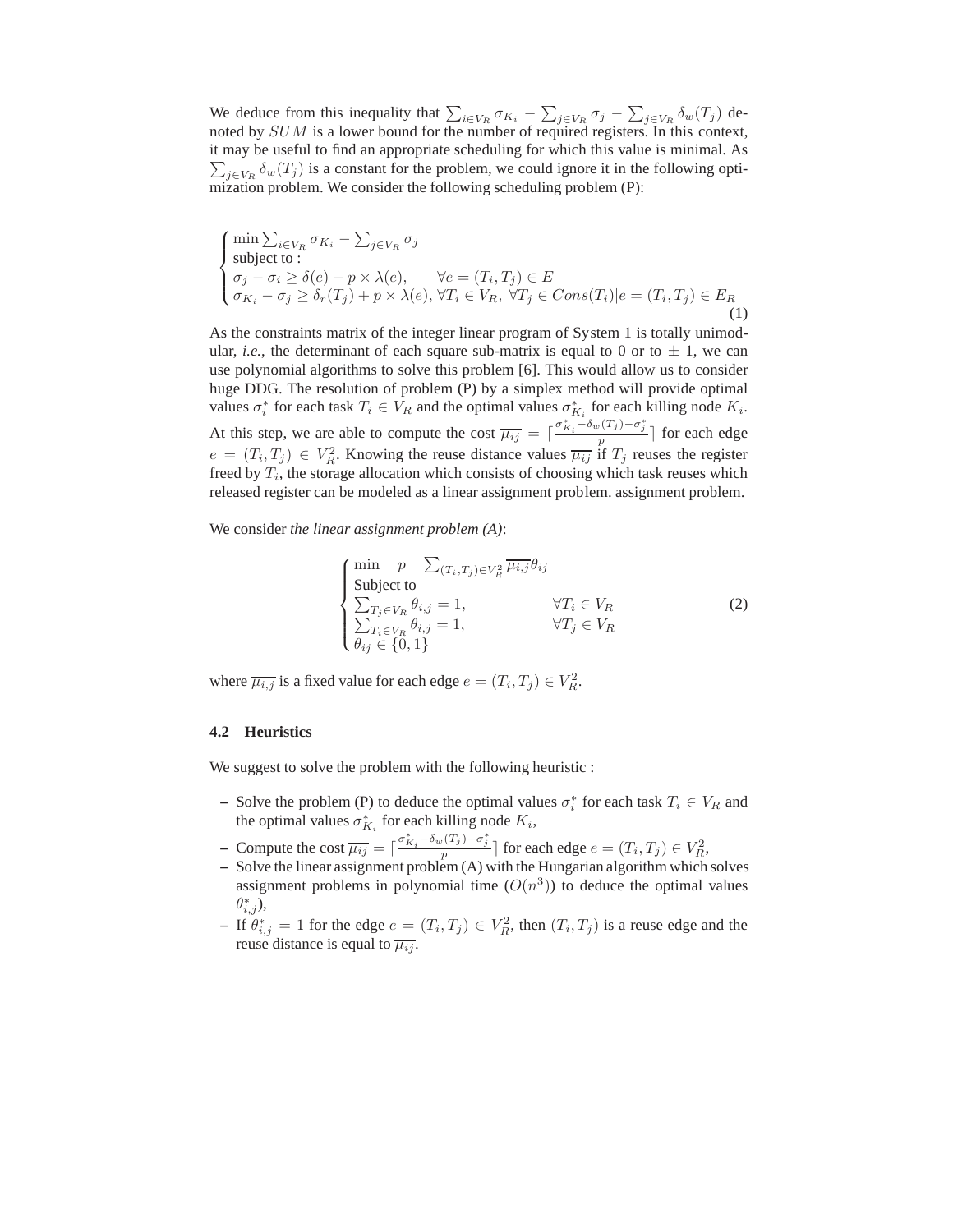## **5 Experiments**

We now present the results obtained on several DDG extracted from many well known benchmarks (Spec95, whetstone, livermore, lin-ddot, DSP filters, etc.). The data dependence graphs of all these loops are present in [7]. The small test instances have 2 nodes and 2 edges, the large instances have multiples hundreds of nodes and edges. In order to check the efficiency of our heuristic we compare its results against the optimal ones. We use the ILOG CPLEX 10.2 to solve the integer linear program. The experiment was run on PC under linux, equipped with a Pentium IV 2.13 Ghz processor, and 2 Giaga bytes of memory.

In practice, the optimal method [8] can solve small instances, arround 2 nodes. As far as we know about our problem, there is not simple instances larger than 12 nodes, because our problem is still NP-complete even DDG corresponding to chains or to trees [7]. So, our experiments are decomposed into two parts. A first part uses small DDG instances to investigate the efficiency of SIRALINA compared to the optimal integer linear model. A second part investigates the efficiency of SIRALIA to solve large instances.

#### **5.1 SIRALINA and Optimal Results**

Table 1 presents the results of SIRALINA against optimal methods using common benchmarks. This table presents the results for the minimal period of each benchmark. Note that every benchmark has its own minimal period, defined as the critical circuit of the DDG, which is inherent to the data dependences [2]. The first column represents the name of the benchmarks. The second and third column represent the instance size (numbers of DDG nodes and edges). Columns number 4 and 5 give the storage requirement (objective function values) computed by the optimal and SIRALINA methods (some instances could not be solved). The two lasts columns give the resolution times in seconds. As can be seen in this table, SIRALINA is fast and nearly optimal. Sometimes SIRALINA is slightly longer than the optimal method for two reasons: 1) the timer is too precise (milliseconds) and the interactions with operating system disturbs our timing measurements, and 1) SIRALINA performs in two steps while the optimal method performs in one step (resolving a unique integer linear program). In our context, we consider that a time difference which is less than 0.1 seconds is negligible. Another interesting remark is that the processing time of SIRALINA is relatively constant compared to the processing time of the optimal method.

Another improvment of SIRALINA compared to the optimal method is that SIR-ALINA performs is relatively a constant time irrespective of the considered period  $p$ . Figure 2 illustrates some examples, where we can see that the optimal method performs in a high variable processing time in function of the period  $p$  while SIRALINA is more stable. Figure 3 shows that SIRALINA is still nearly optimal with various period values. This remark has been checked for all other benchmarks and periods: in almost all benchmarks, SIRALINA computes nearly optimal results for all periods in a satisfactory (fast) processing time.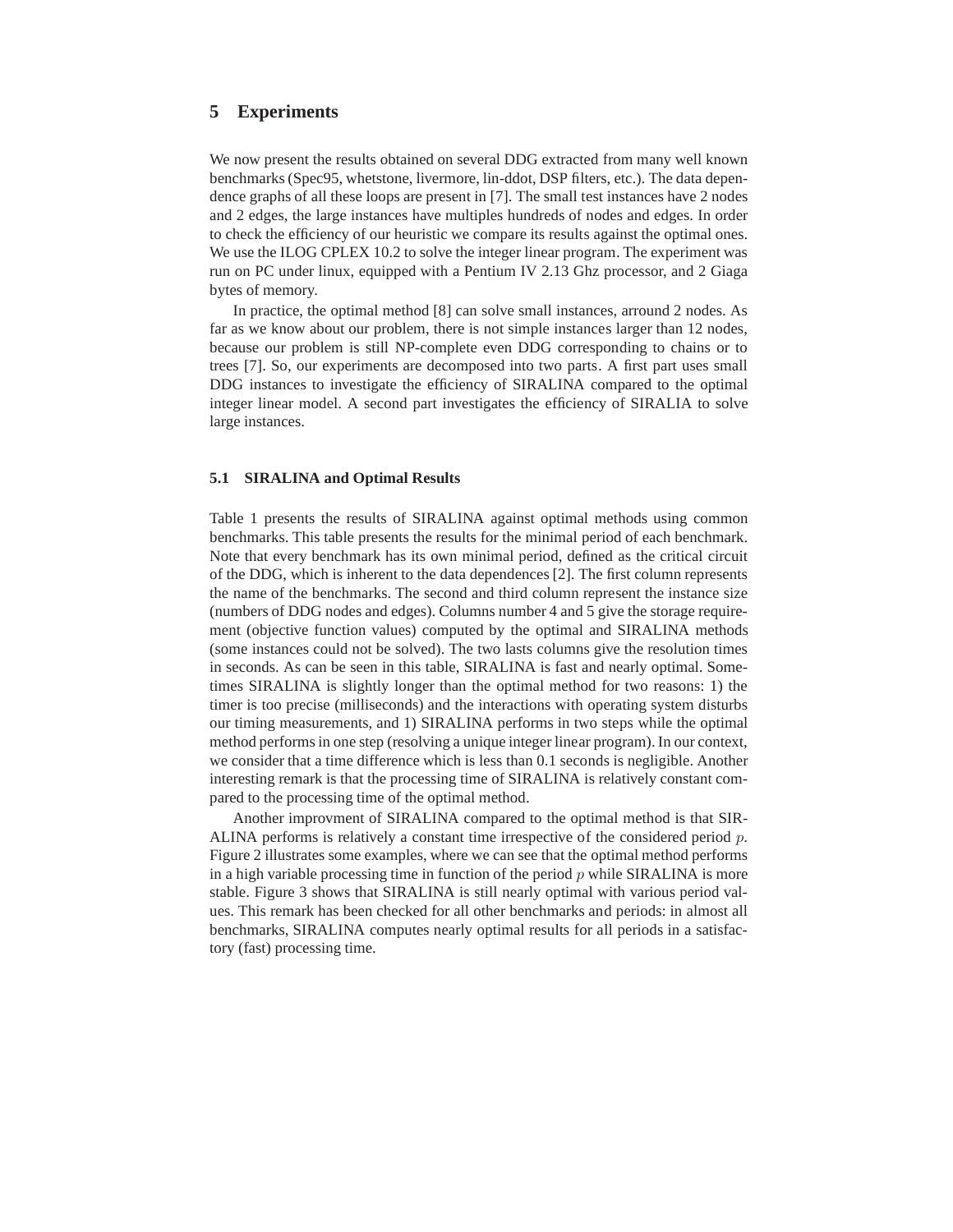| Benchmark         | IV                       | E              | $\overline{S}_{opt}$ | $\overline{S}_{siralina}$ | $T_{opt}$     | $T_{\small viraling}$ |
|-------------------|--------------------------|----------------|----------------------|---------------------------|---------------|-----------------------|
| lin-ddot          | 4                        | 4              | 7                    | 7                         | 0.007         | 0.066                 |
| liv-loop1         | 9                        | 11             | 5                    | 5                         | 0.364         | 0.067                 |
| liv-loop5         | 5                        | 5              | 3                    | 3                         | 0.005         | 0.066                 |
| liv-loop23        | 20                       | 26             | 10                   | 12                        | 605.548 0.069 |                       |
| spec-dod-loop1    | 13                       | 15             | 5                    | 6                         | 198.472       | 0.067                 |
| spec-dod-loop2    | 10                       | 10             | 3                    | 3                         | 0.084         | 0.067                 |
| spec-dod-loop3    | 11                       | 11             | 3                    | $\overline{\mathcal{A}}$  | 0.257         | 0.067                 |
| spec-dod-loop7    | 4                        | 4              | 35                   | 35                        | 0.004         | 0.066                 |
| spec-fp-loop1     | 5                        | 6              | 2<br>3               | 2                         | 0.006         | 0.067                 |
| spec-spice-loop1  | $\overline{c}$           | $\overline{c}$ |                      | $\overline{3}$            | 0.004         | 0.067                 |
| spec-spice-loop2  | $\overline{9}$           | 10             | 15                   | 15                        | 2.757         | 0.067                 |
| spec-spice-loop3  | $\overline{\mathcal{A}}$ | 5              | $\overline{c}$       | 2                         | 0.005         | 0.067                 |
| spec-spice-loop4  | 12                       | 51             | 8                    | 8                         | 0.088         | 0.068                 |
| spec-spice-loop5  | 2                        | $\overline{c}$ | 1                    | 1                         | 0.003         | 0.067                 |
| spec-spice-loop6  | 6                        | $\overline{7}$ | 14                   | 14                        | 0.016         | 0.067                 |
| spec-spice-loop7  | 5                        | 5              | 40                   | 40                        | 0.005         | 0.067                 |
| spec-spice-loop8  | $\overline{4}$           | $\overline{4}$ | 7                    | 7                         | 0.005         | 0.067                 |
| spec-spice-loop9  | 11                       | 17             | 7                    | 7                         | 26.242        | 0.067                 |
| spec-spice-loop10 | $\overline{4}$           | 4              | 2<br>5               | 2                         | 0.005         | 0.069                 |
| spec-tom-loop1    | 15                       | 18             |                      | 7                         | 604.278       | 0.068                 |
| test-christine    | 18                       | 17             | 230                  | 230                       | 600.847       | 0.068                 |
| Elliptic          | 36                       | 59             | <b>NA</b>            | 10                        | NA            | 0.074                 |
| whet-cycle4-1     | 4                        | 4              | 1                    | 1                         | 0.005         | 0.066                 |
| whet-cycle4-2     | 4                        | 4              | $\overline{c}$       | 2                         | 0.006         | 0.067                 |
| whet-cycle4-4     | 4                        | 4              | $\overline{4}$       | $\overline{4}$            | 0.01          | 0.067                 |
| whet-cycle4-8     | $\overline{4}$           | 4              | 8                    | 8                         | 0.013         | 0.069                 |
| whet-loop1        | 16                       | 28             | 5                    | 6                         | 0.2           | 0.068                 |
| whet-loop2        | 7                        | 10             | 5                    | 5                         | 0.006         | 0.067                 |
| whet-loop3        | 5                        | 16             | $\overline{4}$       | $\overline{4}$            | 0.006         | 0.067                 |

**Table 1.** SIRALINA and Optimal Results



**Fig. 2.** Processing Times of some Benchmarks vs. Period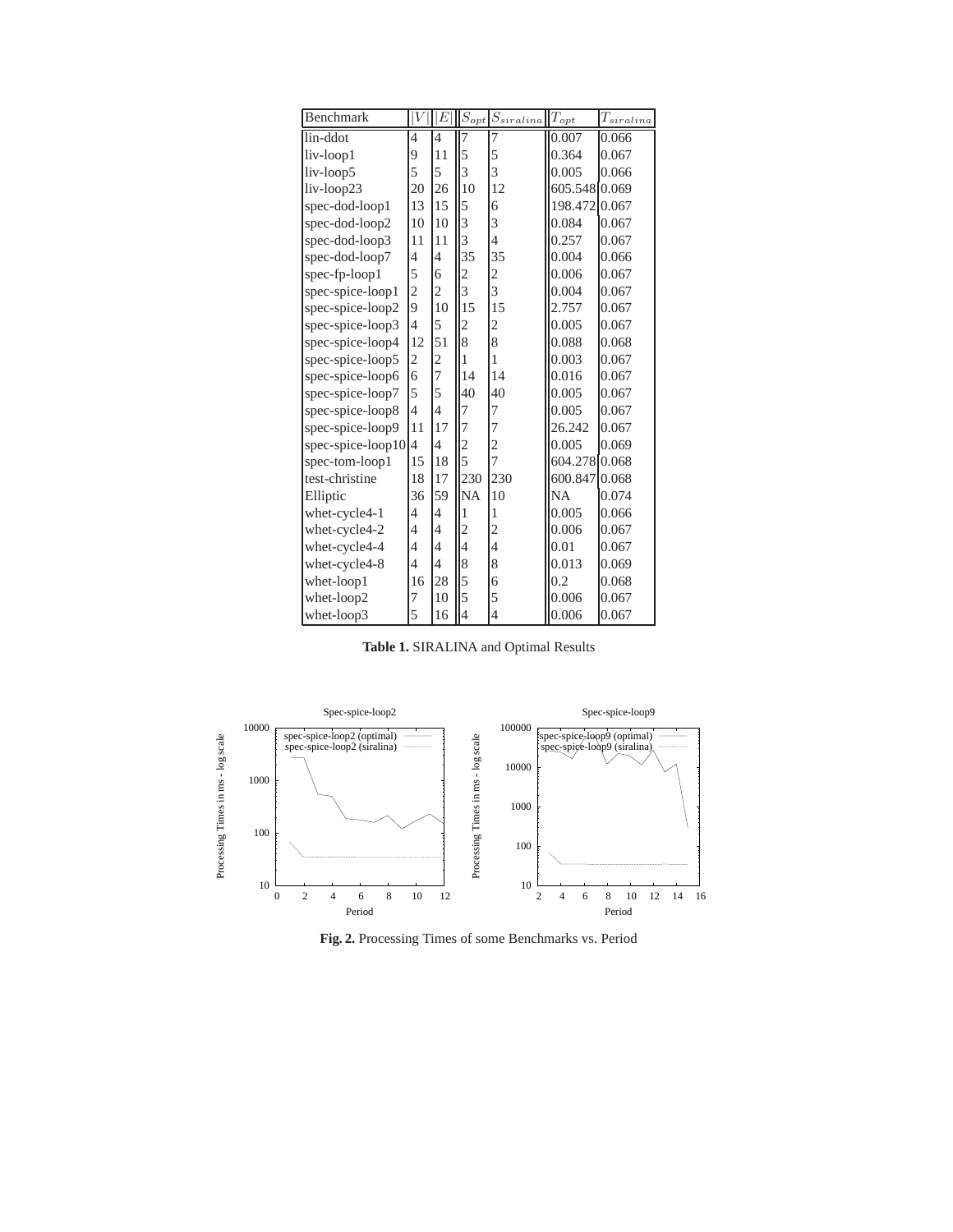

**Fig. 3.** Storage Requirement of some Benchmarks vs. Period

#### **5.2 SIRALINA with Large Instances**

#### **6 Conclusion**

This article presents efficient heuristics for the periodic task scheduling problem under storage constraints. Our heuristics are based on the theoretical approach of reuse graphs studied in [8]. Storage allocation is expressed in terms of reuse edges and reuse distances to model the fact that two tasks use the same storage location.

Since computing an optimal periodic storage allocation is intractable in large data dependence graphs (larger than 12 nodes for instance), we have identified one approximate subproblem. We call this simplified problem as SIRALINA. It proceeds in two optimal steps. A first optimal step (totally unimodular constraints matrix) computes scheduling variables. Then a second optimal step solves an assignment problem using the Hungarian method in order to compute the integer  $\mu$  variables. This second step may alter optimality because  $\mu$  variables are ceiled.

Our practical experiments on many DDGs show that SIRALINA provides satisfactory solutions with fast resolution times. Consequently, this method is included inside a compiler for embedded systems (in collaboration with STmicroelectronics).

Finally, our future work will loop for an efficient exact models. In some cases, we still require optimal solution because compilation times are less critical. Our exact model published in [8] is not satisfactory enough to be used in practice. A better exact integer formulation is required to be able to solve large instances, even if the problem is NP-complete.

## **References**

1. Benoit Dupont de Dinechin. Parametric Computation of Margins and of Minimum Cumulative Register Lifetime Dates. In David C. Sehr and Utpal Banerjee and David Gelernter and Alexandru Nicolau and David A. Padua, editor, *LCPC*, volume 1239 of *Lecture Notes in Computer Science*, pages 231–245. Springer, 1996.